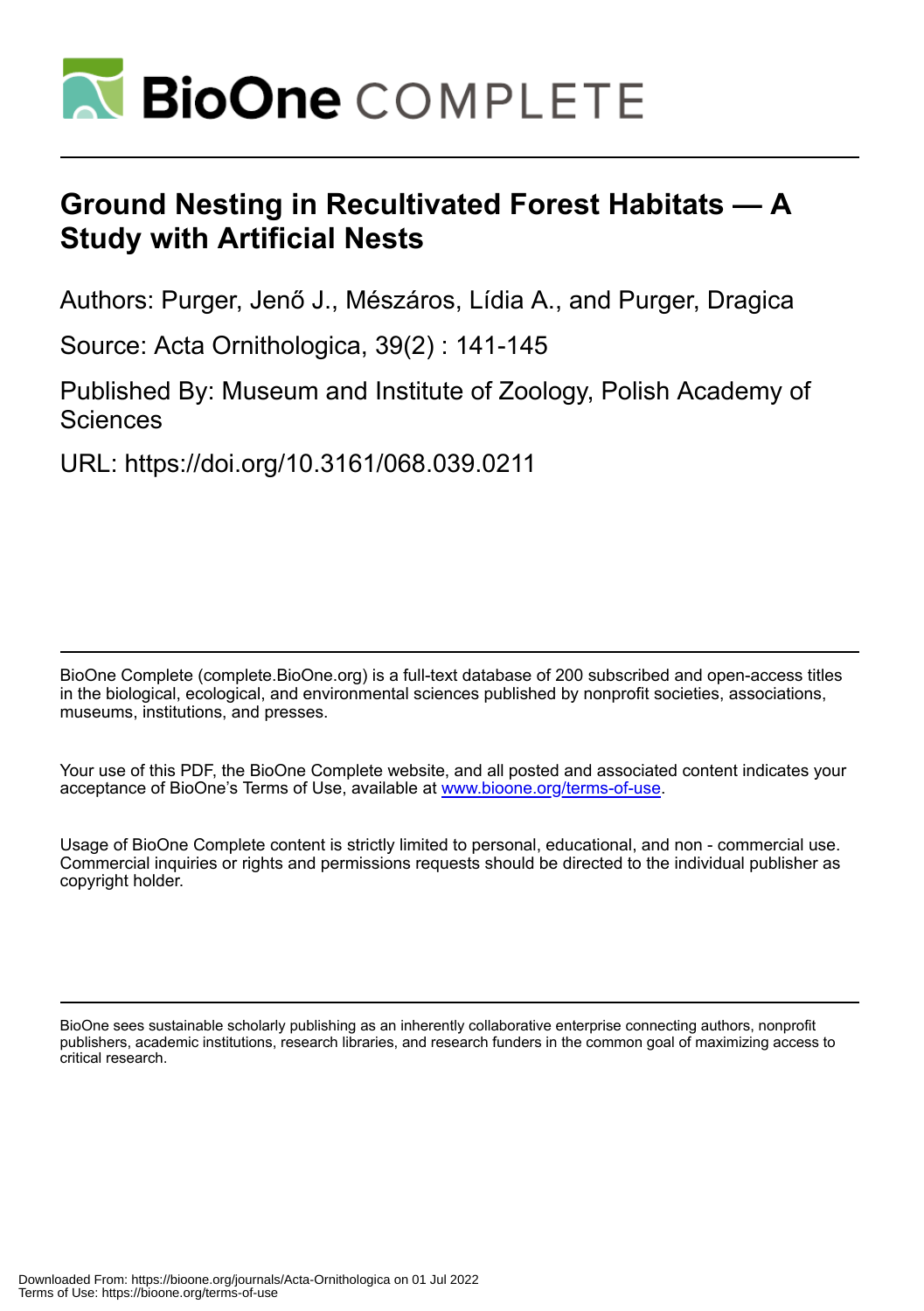## **Ground nesting in recultivated forest habitats — a study with artificial nests**

### Jenő J. Purger<sup>1</sup>, Lídia A. Mészáros<sup>1</sup> & Dragica Purger<sup>2</sup>

<sup>1</sup>Department of Zootaxonomy and Synzoology, Institute of Biology, Faculty of Sciences, University of Pécs, Ifjúság útja 6. H-7624 Pécs, HUNGARY, e-mail: purger@ttk.pte.hu ²Natural History Department of Janus Pannonius Museum, Szabadság u. 2. H-7623 Pécs, HUNGARY

#### **Purger J. J., Mészáros L. A., Purger D. 2004. Ground nesting in recultivated forest habitats — a study with artificial nests. Acta Ornithol. 39: 141–145.**

**Abstract.** The study was carried out in the outskirts of the town of Pécs (southern Hungary) in a recultivated former coal mine. Bordered by Turkey Oak forests, this open area forms a wedge-shaped clearing in that woodland. Since trees and taller shrubs are rare in the area, it is mainly ground nesting bird species that occur in the clearing. In order to discover whether it is more advantageous to nest in the recultivated area (clearing) than in the nearby forest or at its edges, 150 artificial ground nests were constructed. On 7 May 2002, one quail egg and a plasticine egg of similar size were placed in each of the artificial nests. After a week it was found that 24% of nests in the clearing, 30% of those in the forest edge, and 44% of the ones inside the forest had suffered depredation. The proportions of damaged plasticine and quail eggs inside the forest and at the forest edge were similar, whereas the quail eggs in the clearings were significantly less damaged than plasticine eggs. Of all the experimental eggs, significantly more plasticine eggs (29%) were damaged than quail eggs (17%), which suggests that small-bodied predators are unable to break the quail eggs. 18% of the plasticine eggs attacked, and 72% of the quail eggs attacked were removed from the nest by the predator. Among the predators, small mammals were dominant in the clearing and inside the forest, and birds at the forest edge. Based on the predation of quail eggs, the survival chances of ground nests in the clearing are greater than at the forest edge or inside the forest.

**Key words:** artificial ground nest, plasticine egg, quail egg, nest predation, recultivated area

Received — March 2004, accepted — Oct. 2004

#### INTRODUCTION

Many recultivated areas like dumps or spoils formed as a result of mining despite forestation activities that have been going on for a couple of years, are still covered with mostly herbaceous vegetation. Recolonisation by native mammals and birds will be more rapid if original tree and bush species are present (Szegi et al. 1988). Since trees and taller shrubs are rare in the recultivated area, mainly ground nesting bird species occur there. In these areas and in adjacent forests and forest edges, the survival rates of ground nesting bird nests are most likely to differ, due to unequal predation pressure. Experiments with artificial nests have proved that predation rates differ between habitats (e.g. Santos & Telleria 1992, Seitz

ences nesting success (e.g. Skutch 1949, Martin 1995, Saether 1996). It would be interesting to know if a recultivated area (a clearing) has its own predator fauna, and how successful nesting can be in these newly created habitat types.

& Zegers 1993). Nest predation significantly influ-<br>Downloaded From: https://bioone.org/journals/Acta-Ornithologica on 01 Jul 2022 f nest. Despite these, the number of artificial nest Artificial nests have been widely used as a surrogate for natural nest to elucidate patterns of nest predation (e.g. Møller 1987, Gibbs 1991, Seitz & Zegers 1993). Ortega et al. (1998) found that predators respond differently to natural and artificial nests. Davison & Bollinger (2000) suggest that future artificial nests studies should use nests and eggs that mimic the real nests and eggs of the target species as closely as possible. According to Pärt & Wretenberg (2002) artificial nests may only predict the risk for real nests when the nest predator species are similar among the two types

Terms of Use: https://bioone.org/terms-of-use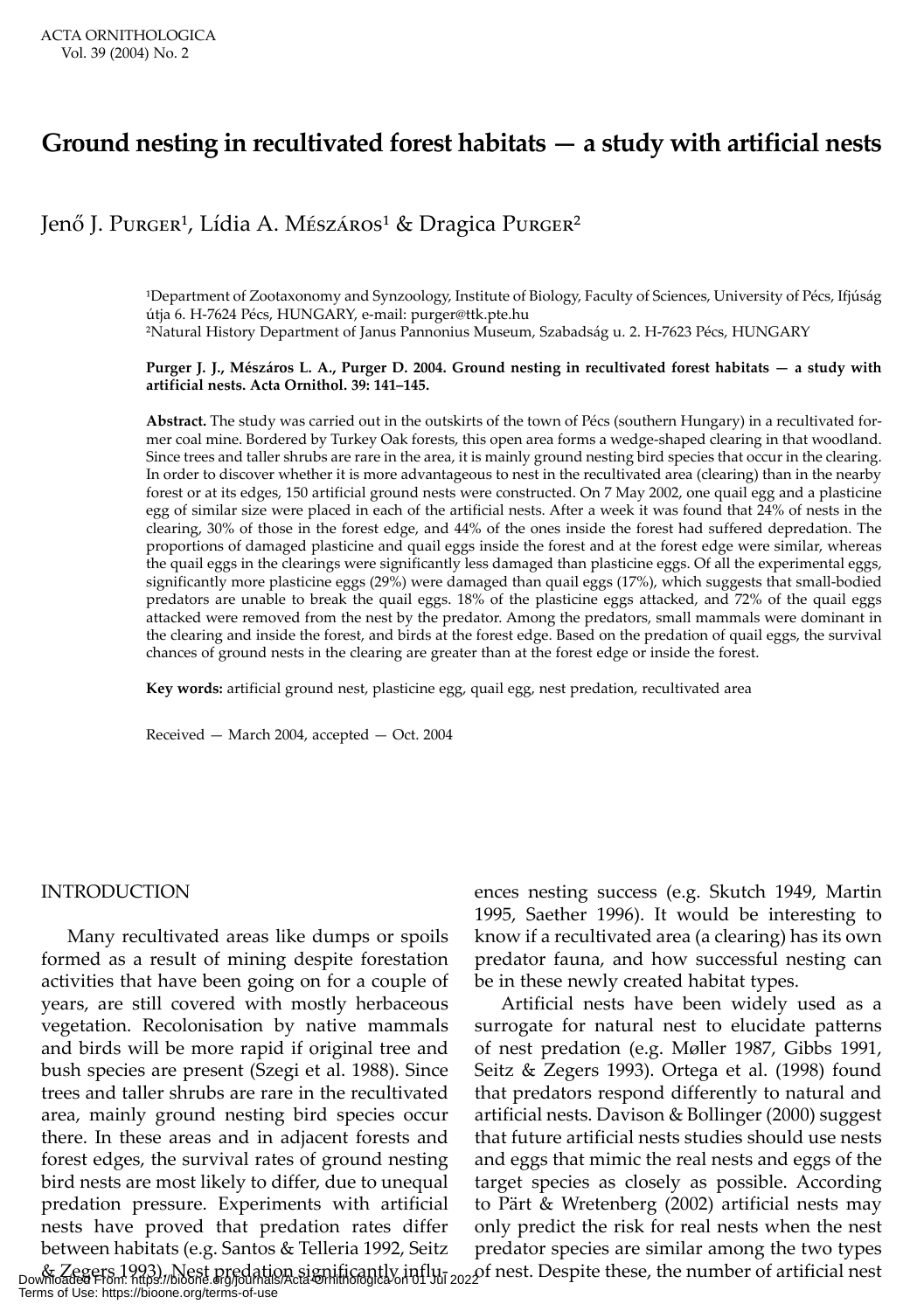studies addressing ecological questions has continued to grow exponentially (Moore & Robinson 2004). By applying artificial nests and plasticine eggs together with quail eggs we have intended to find out 1) if ground nests are safer in a clearing, in the forest edge or inside the forest, 2) if there is any difference between the three habitat types in respect of predation on plasticine and quail eggs, 3) if predation on plasticine and quail eggs is different within the same habitat type, and 4) to what degree one can allude to the predator fauna of the various habitats, based on the damage caused to quail eggs and plasticine eggs.

#### STUDY AREA AND METHODS

Coal mining in the north-eastern suburb of town Pécs (south Hungary) was launched in 1968. The pit is bordered from the west by the eastern slopes of Misina (535 m a.s.l.), the southernmost summit of Mecsek Hills. Opencast mining in the Karolina pit is still in operation. The northern part of the mine, covering approximately 15 hectares is recultivated. The covering layer is overgrown by herbaceous vegetation of the initial stage of primary succession (Purger et al. 2004). The recultivated area is bordered from the east, north and west by Turkey Oak forests (*Potentillo micranthae*-*Quercetum daleschampii* Horvát A.O. 1981). In order to survey ground nesting birds and their possible predators, the study area was visited in the spring of 2002. There were only three species that were found to be present in all of the three habitat types (clearing, forest edge, inside forest): Pheasant *Phasianus colchicus*, Nightjar *Caprimulgus europaeus,* and Yellowhammer *Emberiza citrinella*. Among potential predators, we noted the presence of Red Fox *Vulpes vulpes*, Wild Boar *Sus scrofa*, Stone Marten *Martes foina,* Pine Marten *M. martes* and Jay *Garrulus glandarius*.

Experimental nest predation studies applying artificial nests and eggs have contributed significantly to learning about breeding success and nest predation (e.g. Paton 1994, Major & Kendal 1996, Söderström et al. 1998, Báldi 1999). With a view to the characteristics of the area, an amount of 150 artificial ground nests appeared to be optimally applicable. Ground nest were formed by creating a depression in the soil using our heel, and then lining it with leaf litter collected in situ (Marini et al. 1995, Fenske-Crawford & Niemi 1997). Nests were created at a distance of 20 metres from each other (e.g. Bayne & Hobson 1999): 50 nests in the forest Terms of Use: https://bioone.org/terms-of-use

ing. Nests in the forest interior and in the clearing were aligned parallel with the forest edge (Lewis & Montewecchi 1999), at a distance of ca. 30 metres from them. On 7 May 2002 one quail egg and one plasticine egg of similar size was placed in each of the nests. Both types of eggs were stored outdoors for one week prior to the experiment. Before lining the artificial nest and positioning the eggs, we thoroughly rubbed our hands with leaf litter taken from the ground (Báldi 1999). For marking the location of the nests, a piece of pale pink flagging tape attached to a thin stick was used (Fenske-Crawford & Niemi 1997), which was positioned 1 m away from the nest, always in the same direction.

The content of the nests was checked on the first (8 May), second (9 May), fourth (11 May) and seventh (14 May) day after placement, between 16.00-20.00 hours each time. At the time of the last checking, all remaining eggs as well as index flags were collected and removed from the area. A nest was considered to have been depredated if either type of egg was missing or was damaged in some way (pecked, gnawed at, or trodden on, etc.).

In the statistical analysis G test for goodness of fit was used in two categories, and when  $df = 1$ , the Yates correction for continuity was applied (Zar 1999). A minimum probability level of  $p < 0.05$  was accepted for all the statistics.

#### RESULTS

Altogether 24% of ground nests in the clearing, 30% in the forest edge, and 44% inside the forest were depredated (G = 3.35, df = 2, ns). The rate of damage to plasticine eggs was similar in the three habitats  $(24\%, 24\%, 40\%)$  (G = 3.17, df = 2, ns). However, predation on quail eggs in the habitat types (clearing  $-4\%$ , forest edge  $-22\%$ , forest interior  $-24\%$ ) differed significantly (G = 9.35, df  $= 2$ ,  $p < 0.01$ ). About 96% of quail eggs in ground nests of the clearing remained intact, this predation rate being significantly lower than that in the forest edge ( $G_c$  = 5.29, df = 1, p < 0.01), or inside the forest ( $G_c$  = 6.27, df = 1, p < 0.01, Fig. 1).

Predation on quail eggs in the clearing was significantly lower ( $G_c = 6.27$ , df = 1, p < 0.01), than that of plasticine eggs. However, predation on the two types of eggs was similar both in the forest edge ( $G_c = 0$ , df = 1, ns) and inside the forest  $(G<sub>c</sub> = 1.54, df = 1, ns, Fig. 1).$ 

interior, 50 in the forest edge and 50 in the clear-<br>Downloaded From: https://bioone.org/journals/Acta-Ornithologica on 01 Jul 2022 During the course of one week, 29% of plasticine eggs and 17% of quail eggs in the 150 artificial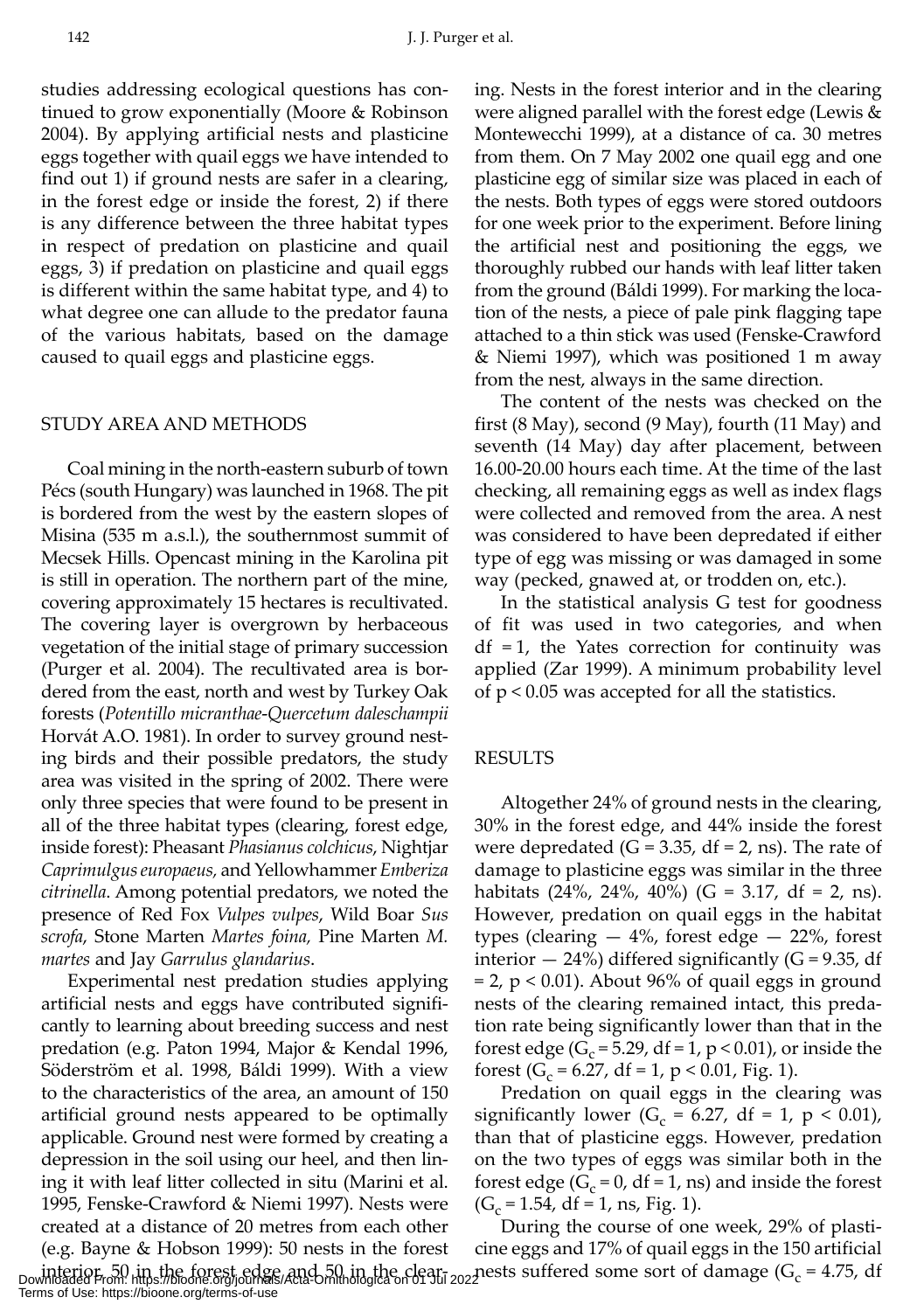

Fig. 1. Predation rate on artificial nests mounted in the three habitats.

 $= 1$ , p < 0.05). One quail egg was trodden on by a Roe Deer *Capreolus capreolus* (4%). The predators broke open and consumed 6 quail eggs (24%) in the nest, and took away a total of 18 (72%). Only 18% of damaged plasticine eggs were taken away, and marks of gnawing (59%), pecking (18%) and treading (5%) were observed on those that remained in the nests (Fig. 2).

The chances for plasticine eggs to disappear from the nests were greater in the forest edge. Treading (hoof marks on plasticine eggs) occurred in the clearing and in the forest edge. Damage to plasticine eggs in the clearing and inside the forest was caused mostly by small mammals (teeth marks), whereas in the forest edge birds (beak marks) were dominant (Fig. 2).



Downloaded From: https://bioone.org/journals/acta-Ornithologica on 01 Jul 2022 lighest in years when rodent abundance peaked Fig. 2. Rate of damage to plasticine eggs in the three habitats (grey bars — gnawing, hatched bars — pecking, black bars Terms of Use: https://bioone.org/terms-of-use

#### DISCUSSION

Results from artificial nest experiments may be highly dependent on the type of egg used, and caution is advised in their interpretation (Lindel 2000). As Pärt & Wretenberg (2002) suggested, nest predation on artificial nests did predict relative predation risk for real nest only when quail egg depredation was used as the criterion for artificial nest predation.

If predation on quail eggs is considered to be the indicative factor, our results suggest that it is more advantageous for ground nesting birds to nest in clearings and in open areas. In the same recultivated area the survival chances of nests in the bush were significantly greater than of those in the forest edge. This was the case also when the nests contained only one plasticine or quail egg (Purger et al. 2004). Santos & Telleria (1992) also found higher predation rates in forest patches than in agricultural land. Seitz & Zegers (1993) reported that survival of nests in successional habitats was greater than survival in the coniferous and deciduous habitats. Differences in predation among the three habitats may be due to anthropogenic factors as well as to other characteristics of the surrounding landscape (Seitz & Zegers 1993). In the study area where today there is a clearing, opencast coal mining used to proceed for several years, followed by restoration works, causing continuous disturbance for another few years. Despite all this, there are birds nesting in the clearing. During the creation and checking of ground nests one Pheasant nest and four Yellowhammer nests were discovered there. Another Yellowhammer nest was found in the forest edge and one inside the forest. Nightjars could be identified as being present in the area only by their calls. The suitability of quail eggs and plasticine dummy-eggs for modelling the nests of ground nesting bird species of the particular area is only limited, since the clutch sizes of these species are different. Large open nests suffered higher rate of predation than small open nests (Sasvári et al. 1995). The size and shell-thickness of eggs used in artificial nest studies can affect predation frequency (Maier & DeGraaf 2000). According to Niehaus et al. (2003) predation on quail eggs was greater in forest edges than in the interior, whereas Zebra Finch *Poephila guttata* egg predation was high in both forest edge and interior locations. The current frequency of predators, relative to the number of nests, also has an effect on nest survival. The ratio of rodent to corvid predators was found to be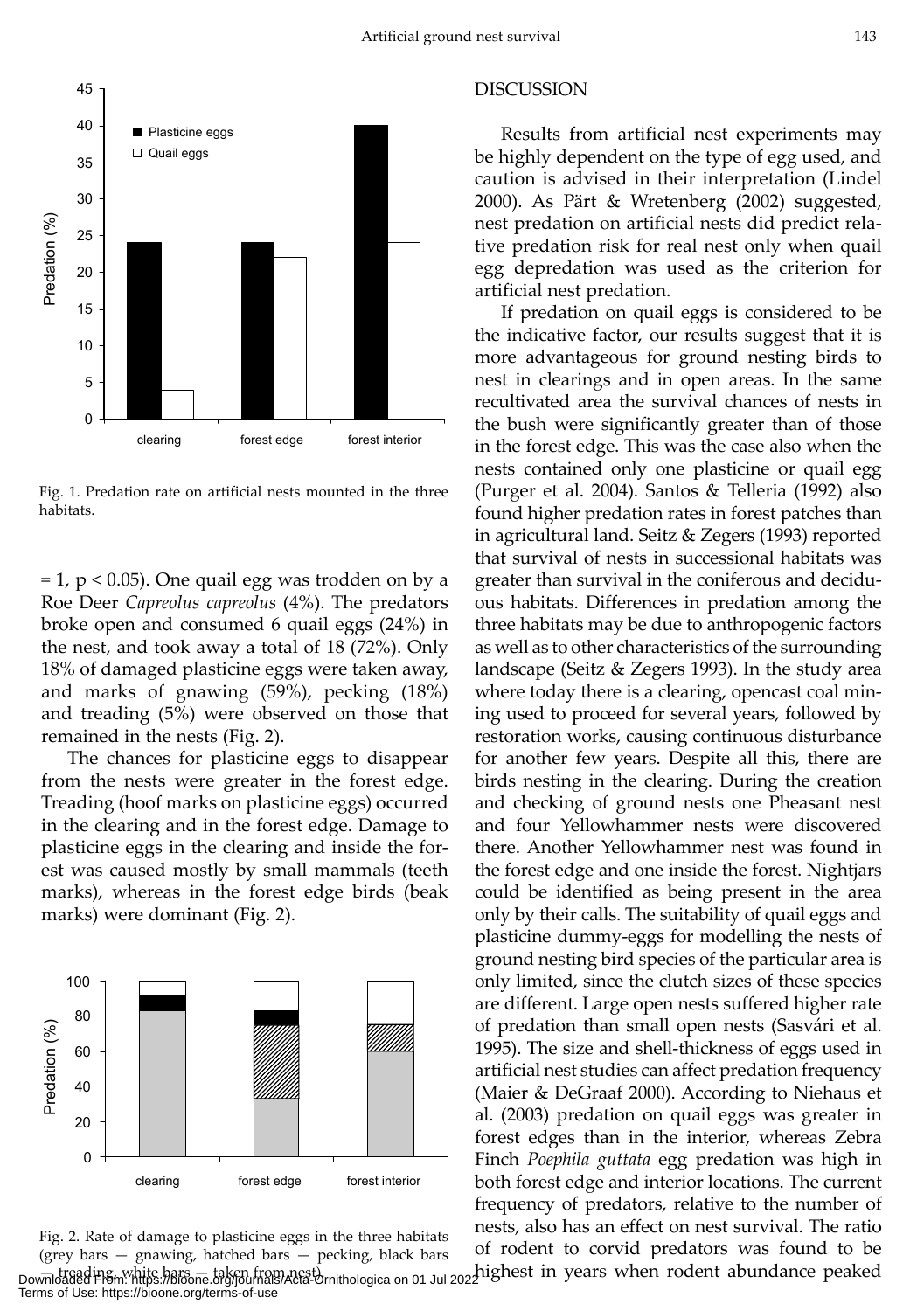– this effect was clear in the case of Yellowhammers (Weidinger 2002). One major difference between artificial and natural nests is that there are no parent birds with artificial nests. Parent birds may defend their nests from predators (MacIvor et al. 1990) or may attract the attention of predators by their movements, smell or noise made at the nest (Matthews et al. 1999).

According to Bayne & Hobson (1999) plasticine eggs do not attract predators better than quail eggs, yet, the number of plasticine eggs suffering damage in the clearing was much higher than that of quail eggs. The reason for this difference is revealed by the marks left on plasticine eggs by various small mammals (shrews, voles and wood mice): certain predators, especially small-bodied mammals, are unable to break up the shell of quail eggs (Fenske-Crawford & Niemi 1997, Maier & DeGraaf 2000, Zegers et al. 2000). In our study more than 80% of depredated plasticine eggs in the clearing were damaged by some small mammals. Nests containing plasticine eggs were depredated more often than nests containing only quail eggs and finch eggs (Rangen et al. 2000). The higher predation on nests with plasticine eggs may have resulted because small mammals, relying on olfactory cues, comprised a large portion of the predator assemblage (Rangen et al. 2000).

The fact that the majority of disappearing plasticine and quail eggs were taken from nests situated in the forest edge and inside forests suggests that larger predators capable of carrying eggs away usually do not leave the forest. Based on the marks observed on plasticine eggs left behind in the artificial nest it can be concluded that the most active predators in the forest edge are birds. Impressions from pecking at the dummy eggs were left behind by Jays in most of the cases. Similarly to our results, Söderström et al. (1998) found that Jays may be important predators on nests located close to forest edges. These authors also reported that ground nests located inside the forest and in the forest edge were exposed also to predators that search for birds nesting in shrub and on trees (Söderström et al. 1998). According to Melampy et al. (1999) ground nests suffered significantly more predation than tree nests, indicating that mammals were the primary predators. Moreover, not only the typical mammal predators can damage ground nests, but also Roe Deer and Red Deer *Cervus elaphus* grazing in the clearing. Nest treading by grazing farm animals, especially by sheep, has been reported by Pescador & Peris (2001), but these authors also

suggest that herding dogs can cause greater dam-Manage. 54: 443–447. Downloaded From: https://bioone.org/journals/Acta-Ornithologica on 01 Jul 2022 Terms of Use: https://bioone.org/terms-of-use

age than the herds themselves. In the majority of ground nests in the clearing we found, besides the intact quail eggs, toothmarks left on the plasticine eggs by small mammals. These predators do not mean a considerable threat to quail eggs or to other larger eggs (Pheasant, Nightjar). Maier & DeGraaf (2001) found that plasticine eggs were marked by mice more than any of the studied real eggs. Small mammals, however, were successful in breaking up smaller eggs with thinner shell, e.g. Zebra Finch eggs were breached more often than House Sparrow *Passer domesticus* eggs (Maier & DeGraaf 2001). Yellowhammer eggs, smaller than quail eggs, are not safe from these predators either, unless the parent birds successfully repel the attacks with their nest defending behaviour. Our artificial nest experiment results suggest that the survival of real ground nests is greater in the clearing (recultivated area) than in the forest edge or inside the closed forest. This is mainly due to the fact that no permanent predator fauna has developed in the recultivated areas (man made habitats). Eggs exposed in the nests could be damaged only by small mammals and grazing game animals.

#### ACKNOWLEDGEMENTS

We thank to Balázs Trócsányi for his collaboration and to two anonymous reviewers who made invaluable comments on the manuscript. Our research was supported by PANNONPOWER Inc. and by the 2.2 and 2.5 subprograms of the NKFP 3/050/2001 R+D scheme.

#### REFERENCES

- Báldi A. 1999. The use of artificial nests for estimating rates of nest survival. Ornis Hung. 8–9: 39–55*.*
- Bayne E. M., Hobson K. A. 1999. Do clay eggs attract predators to artificial nest? J. Field Ornithol. 70: 1–7.
- Davison W. B., Bollinger E. 2000. Predation rates on real and artificial nests of grassland birds. Auk 117: 147–153.
- Fenske-Crawford T. J., Niemi G. J. 1997. Predation of artificial ground nests at two types of edges in a forest-dominated landscape. Condor 99: 14–24.
- Gibbs J. P. 1991. Avian nest predation in tropical wet forest: An experimental study. Oikos 60: 155–161.
- Lewis K. P., Montewecchi W. A. 1999. Predation on different-sized quail eggs in an artificial nest study in western Newfoundland. Can. J. Zool. 77: 1170–1173.
- Lindell C. 2000. Egg type influences predation rates in artificial nest experiments. J. Field Ornithol. 71: 16–21.
- MacIvor L. H., Melvin S. M., Griffin C. R. 1990. Effects of research activity on piping plover nest predation. J. Wildl.